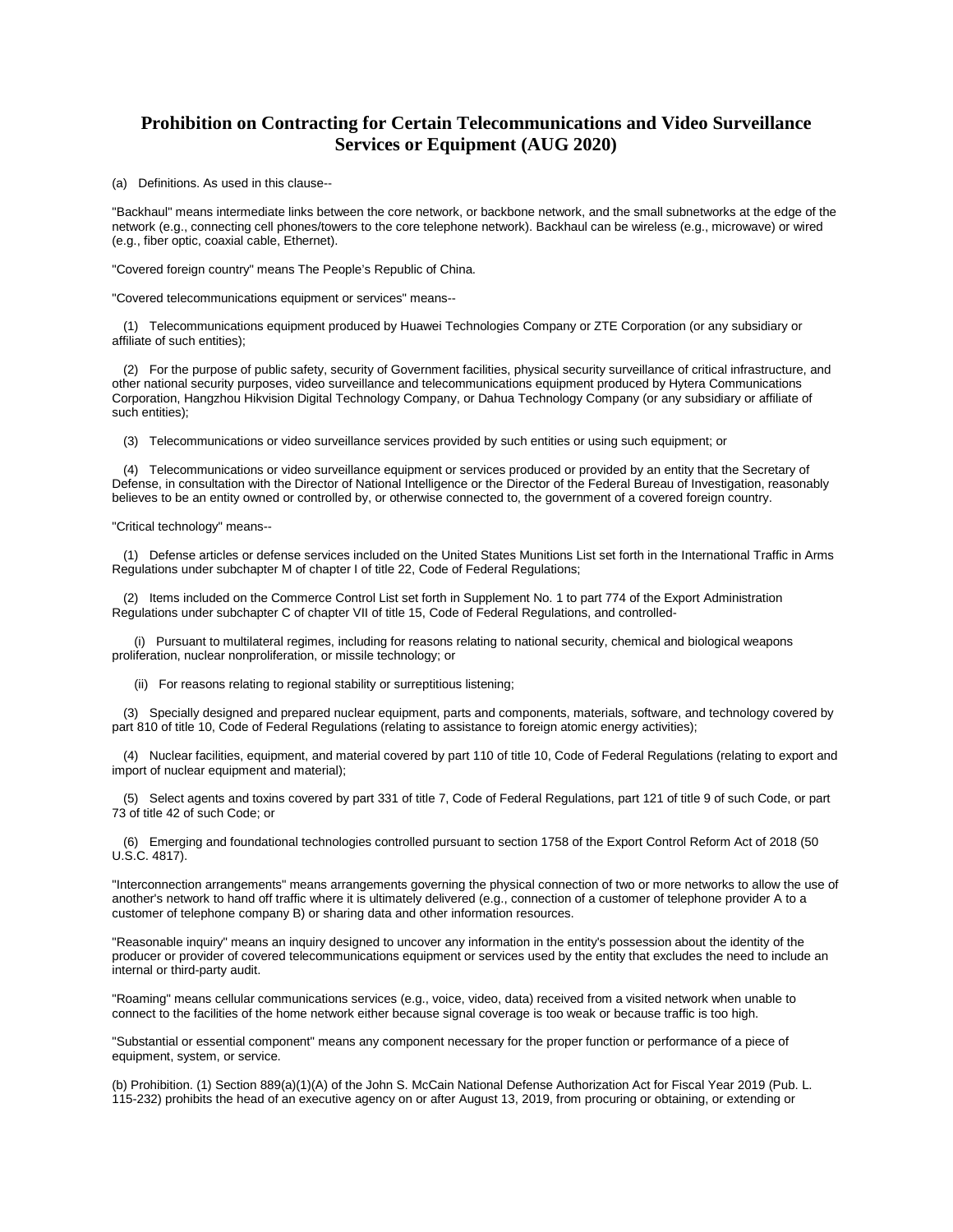renewing a contract to procure or obtain, any equipment, system, or service that uses covered telecommunications equipment or services as a substantial or essential component of any system, or as critical technology as part of any system. The Contractor is prohibited from providing to the Government any equipment, system, or service that uses covered telecommunications equipment or services as a substantial or essential component of any system, or as critical technology as part of any system, unless an exception at paragraph (c) of this clause applies or the covered telecommunication equipment or services are covered by a waiver described in FAR 4.2104.

 (2) Section 889(a)(1)(B) of the John S. McCain National Defense Authorization Act for Fiscal Year 2019 (Pub. L. 115-232) prohibits the head of an executive agency on or after August 13, 2020, from entering into a contract, or extending or renewing a contract, with an entity that uses any equipment, system, or service that uses covered telecommunications equipment or services as a substantial or essential component of any system, or as critical technology as part of any system, unless an exception at paragraph (c) of this clause applies or the covered telecommunication equipment or services are covered by a waiver described in FAR 4.2104. This prohibition applies to the use of covered telecommunications equipment or services, regardless of whether that use is in performance of work under a Federal contract.

(c) Exceptions. This clause does not prohibit contractors from providing--

(1) A service that connects to the facilities of a third-party, such as backhaul, roaming, or interconnection arrangements; or

 (2) Telecommunications equipment that cannot route or redirect user data traffic or permit visibility into any user data or packets that such equipment transmits or otherwise handles.

(d) Reporting requirement. (1) In the event the Contractor identifies covered telecommunications equipment or services used as a substantial or essential component of any system, or as critical technology as part of any system, during contract performance, or the Contractor is notified of such by a subcontractor at any tier or by any other source, the Contractor shall report the information in paragraph (d)(2) of this clause to the Contracting Officer, unless elsewhere in this contract are established procedures for reporting the information; in the case of the Department of Defense, the Contractor shall report to the website at [https://dibnet.dod.mil](https://dibnet.dod.mil/) . For indefinite delivery contracts, the Contractor shall report to the Contracting Officer for the indefinite delivery contract and the Contracting Officer(s) for any affected order or, in the case of the Department of Defense, identify both the indefinite delivery contract and any affected orders in the report provided a[t https://dibnet.dod.mil](https://dibnet.dod.mil/) .

(2) The Contractor shall report the following information pursuant to paragraph (d)(1) of this clause:

 (i) Within one business day from the date of such identification or notification: The contract number; the order number(s), if applicable; supplier name; supplier unique entity identifier (if known); supplier Commercial and Government Entity (CAGE) code (if known); brand; model number (original equipment manufacturer number, manufacturer part number, or wholesaler number); item description; and any readily available information about mitigation actions undertaken or recommended.

 (ii) Within 10 business days of submitting the information in paragraph (d)(2)(i) of this clause: Any further available information about mitigation actions undertaken or recommended. In addition, the Contractor shall describe the efforts it undertook to prevent use or submission of covered telecommunications equipment or services, and any additional efforts that will be incorporated to prevent future use or submission of covered telecommunications equipment or services.

(e) Subcontracts. The Contractor shall insert the substance of this clause, including this paragraph (e) and excluding paragraph (b)(2), in all subcontracts and other contractual instruments, including subcontracts for the acquisition of commercial items.

(End of clause)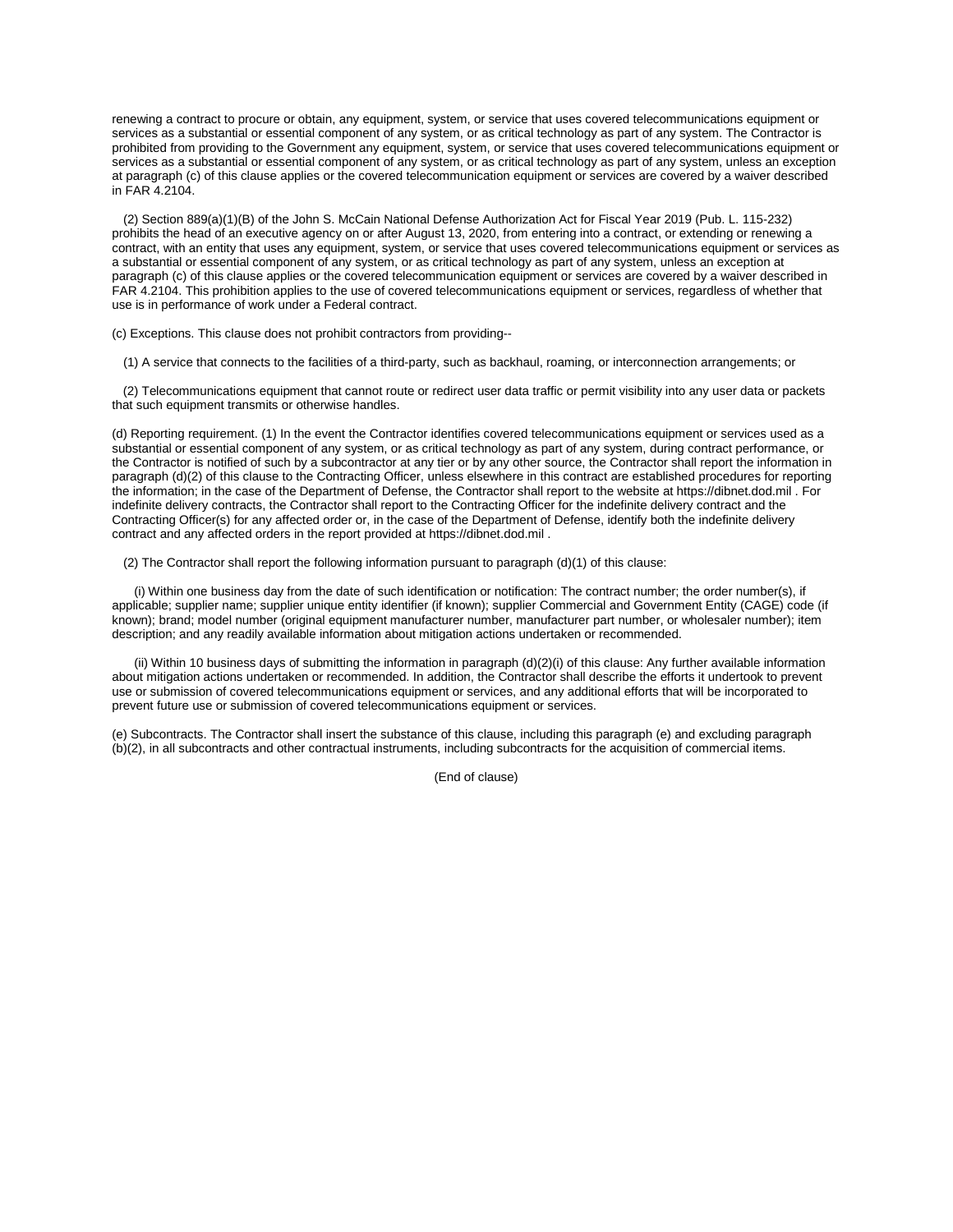# 52.204-24 Representation Regarding Certain Telecommunications and Video Surveillance Services or Equipment.

#### As prescribed in 4.2105(a), insert the following provision:

### Representation Regarding Certain Telecommunications and Video Surveillance Services or Equipment (AUG 2020)

The Offeror shall not complete the representation at paragraph (d)(1) of this provision if the Offeror has represented that it "does not provide covered telecommunications equipment or services as a part of its offered products or services to the Government in the performance of any contract, subcontract, or other contractual instrument" in the provision at 52.204-26, Covered Telecommunications Equipment or Services—Representation, or in paragraph (v) of the provision at 52.212-3, Offeror Representations and Certifications-Commercial Items.

#### (a) *Definitions.* As used in this provision-

*Backhaul, covered telecommunications equipment or services, critical technology, interconnection arrangements, reasonable inquiry, roaming,* and *substantial or essential component* have the meanings provided in the clause 52.204-25, Prohibition on Contracting for Certain Telecommunications and Video Surveillance Services or Equipment.

(b) *Prohibition.* (1) Section 889(a)(1)(A) of the John S. McCain National Defense Authorization

Act for Fiscal Year 2019 (Pub. L. 115-232) prohibits the head of an executive agency on or after August 13, 2019, from procuring or obtaining, or extending or renewing a contract to procure or obtain, any equipment, system, or service that uses covered telecommunications equipment or services as a substantial or essential component of any system, or as critical technology as part of any system. Nothing in the prohibition shall be construed to—

(i) Prohibit the head of an executive agency from procuring with an entity to provide a service that connects to the facilities of a thirdparty, such as backhaul, roaming, or interconnection arrangements; or

(ii) Cover telecommunications equipment that cannot route or redirect user data traffic or cannot permit visibility into any user data or packets that such equipment transmits or otherwise handles.

(2) Section 889(a)(1)(B) of the John S. McCain National Defense Authorization Act for Fiscal Year 2019 (Pub. L. 115-232) prohibits the head of an executive agency on or after August 13, 2020, from entering into a contract or extending or renewing a contract with an entity that uses any equipment, system, or service that uses covered telecommunications equipment or services as a substantial or essential component of any system, or as critical technology as part of any system. This prohibition applies to the use of covered telecommunications equipment or services, regardless of whether that use is in performance of work under a Federal contract. Nothing in the prohibition shall be construed to—

(i) Prohibit the head of an executive agency from procuring with an entity to provide a service that connects to the facilities of a thirdparty, such as backhaul, roaming, or interconnection arrangements; or

(ii) Cover telecommunications equipment that cannot route or redirect user data traffic or cannot permit visibility into any user data or packets that such equipment transmits or otherwise handles.

(c) *Procedures.* The Offeror shall review the list of excluded parties in the System for Award Management (SAM) (*https://www.sam.gov*) for entities excluded from receiving federal awards for "covered telecommunications equipment or services."

(d) *Representations.* The Offeror represents that—

(1) It [] will, [] will not provide covered telecommunications equipment or services to the Government in the performance of any contract, subcontract or other contractual instrument resulting from this solicitation. The Offeror shall provide the additional disclosure information required at paragraph (e)(1) of this section if the Offeror responds "will" in paragraph (d)(1) of this section; and

(2) After conducting a reasonable inquiry, for purposes of this representation, the Offeror represents that—

It [] does, [] does not use covered telecommunications equipment or services, or use any equipment, system, or service that uses covered telecommunications equipment or services. The Offeror shall provide the additional disclosure information required at paragraph (e)(2) of this section if the Offeror responds "does" in paragraph (d)(2) of this section.

(e) *Disclosures.* (1) Disclosure for the representation in paragraph (d)(1) of this provision. If the Offeror has responded "will" in the representation in paragraph (d)(1) of this provision, the Offeror shall provide the following information as part of the offer:

(i) For covered equipment—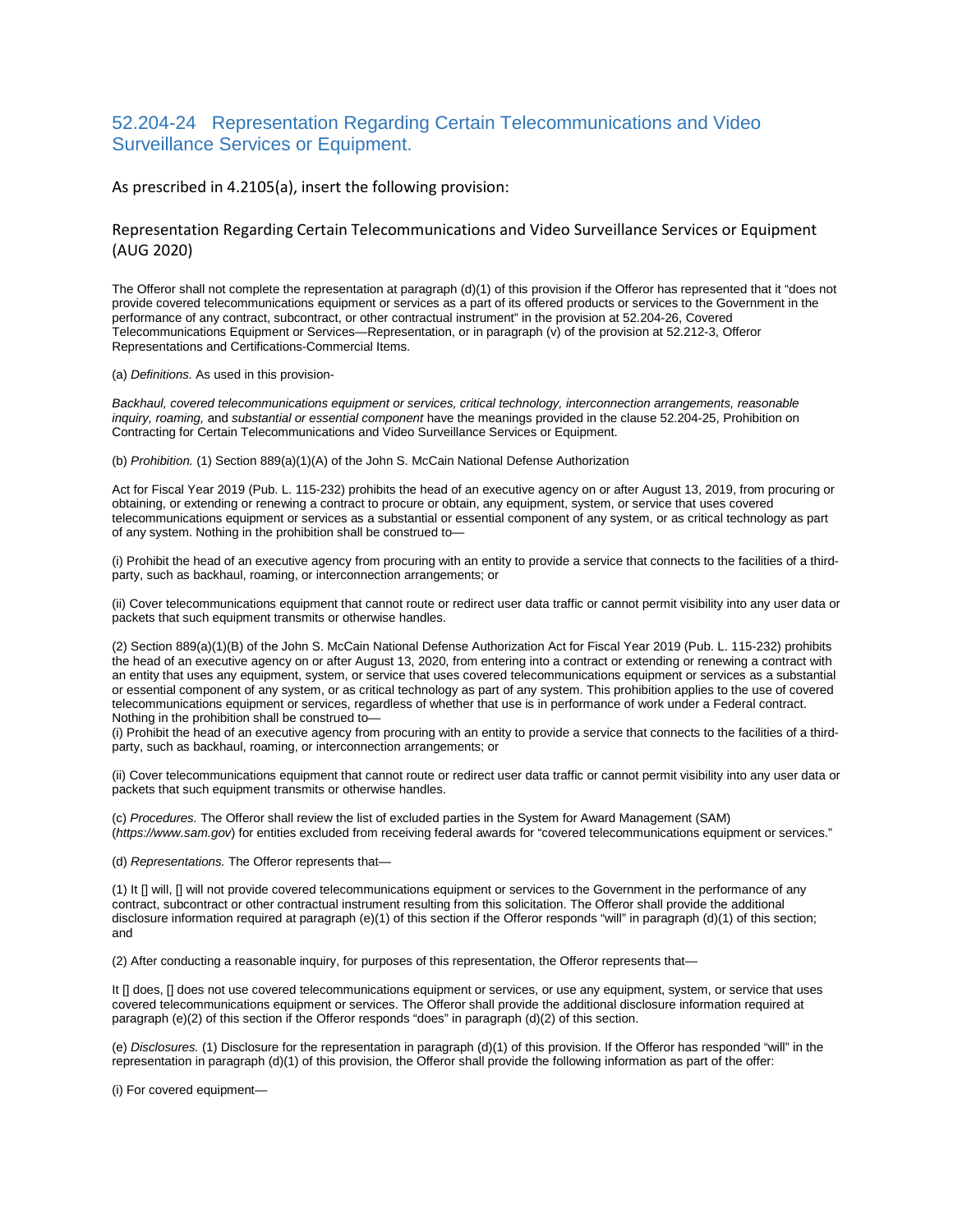(A) The entity that produced the covered telecommunications equipment (include entity name, unique entity identifier, CAGE code, and whether the entity was the original equipment manufacturer (OEM) or a distributor, if known);

(B) A description of all covered telecommunications equipment offered (include brand; model number, such as OEM number, manufacturer part number, or wholesaler number; and item description, as applicable); and

(C) Explanation of the proposed use of covered telecommunications equipment and any factors relevant to determining if such use would be permissible under the prohibition in paragraph (b)(1) of this provision.

(ii) For covered services—

(A) If the service is related to item maintenance: A description of all covered telecommunications services offered (include on the item being maintained: Brand; model number, such as OEM number, manufacturer part number, or wholesaler number; and item description, as applicable); or

(B) If not associated with maintenance, the Product Service Code (PSC) of the service being provided; and explanation of the proposed use of covered telecommunications services and any factors relevant to determining if such use would be permissible under the prohibition in paragraph (b)(1) of this provision.

(2) Disclosure for the representation in paragraph (d)(2) of this provision. If the Offeror has responded "does" in the representation in paragraph (d)(2) of this provision, the Offeror shall provide the following information as part of the offer:

(i) For covered equipment—

(A) The entity that produced the covered telecommunications equipment (include entity name, unique entity identifier, CAGE code, and whether the entity was the OEM or a distributor, if known);

(B) A description of all covered telecommunications equipment offered (include brand; model number, such as OEM number, manufacturer part number, or wholesaler number; and item description, as applicable); and

(C) Explanation of the proposed use of covered telecommunications equipment and any factors relevant to determining if such use would be permissible under the prohibition in paragraph (b)(2) of this provision.

(ii) For covered services—

(A) If the service is related to item maintenance: A description of all covered telecommunications services offered (include on the item being maintained: Brand; model number, such as OEM number, manufacturer part number, or wholesaler number; and item description, as applicable); or

(B) If not associated with maintenance, the PSC of the service being provided; and explanation of the proposed use of covered telecommunications services and any factors relevant to determining if such use would be permissible under the prohibition in paragraph (b)(2) of this provision.

(End of provision)

| Company Name: |  |
|---------------|--|
| Name:         |  |
| Signature:    |  |
| Title         |  |
| Date:         |  |